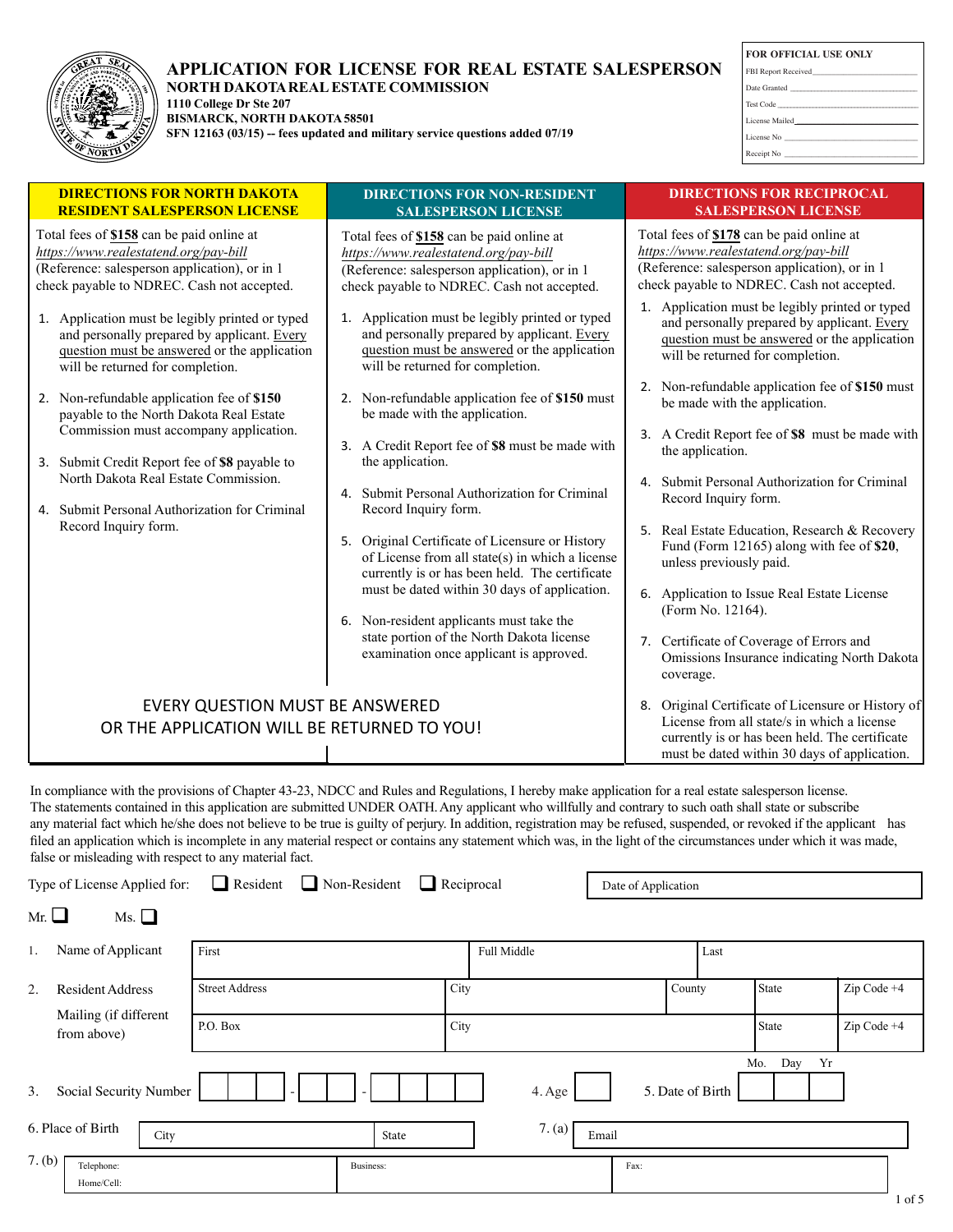8. Residence history for the past **5 years**: (Give all addresses where you have resided, accounting for the entire period. Set forth the period of time, giving month and year that you resided at each address. If additional space is needed, attach typewritten or printed schedule.)

| <b>Street Address</b> | City | State | From Mo./Yr. | To Mo./Yr. |
|-----------------------|------|-------|--------------|------------|
|                       |      |       |              |            |
|                       |      |       |              |            |
|                       |      |       |              |            |
|                       |      |       |              |            |

#### 9. Describe your employment during the past **five** years - **list present employment first** (enclose sheet if needed). Include any periods of unemployment.

| -1. | Name of Company |        | <b>Street Address</b> | City | State        | Phone       |
|-----|-----------------|--------|-----------------------|------|--------------|-------------|
|     | Postition       | Duties |                       |      | From Mo./Yr. | To Mo./ Yr. |
| 2.  | Name of Company |        | <b>Street Address</b> | City | State        | Phone       |
|     | Postition       | Duties |                       |      | From Mo./Yr. | To Mo./ Yr. |
| 3.  | Name of Company |        | <b>Street Address</b> | City | State        | Phone       |
|     | Postition       | Duties |                       |      | From Mo./Yr. | To Mo./ Yr. |
| 4.  | Name of Company |        | <b>Street Address</b> | City | State        | Phone       |
|     | Postition       | Duties |                       |      | From Mo./Yr. | To Mo./ Yr. |

10. (a) Have you ever had or applied for a license as a real estate broker or salesperson in North Dakota? YES YES NO

| (b) What years | (c) Broker | (d) Salesperson |
|----------------|------------|-----------------|
|                |            |                 |
|                |            |                 |

(e) Was your application for a ND license or your ND license ever denied, withdrawn, revoked, or suspended?  $\Box$  YES  $\Box$  NO

Explain fully, giving exact dates, places, parties involved, and full details. Use a separate sheet of paper and attach to your application.

11. (a) Have you ever applied for or received a real estate salesperson or broker's license in any other state?  $\Box$  YES  $\Box$  NO

If so, list appropriate information below and submit an original license history signed by the licensing agency of the state(s) in which you are/were licensed.

| Years                     | State                                                                                                        | Type of License | Firm Name in which License was issued |
|---------------------------|--------------------------------------------------------------------------------------------------------------|-----------------|---------------------------------------|
|                           |                                                                                                              |                 |                                       |
|                           |                                                                                                              |                 |                                       |
|                           |                                                                                                              |                 |                                       |
|                           | (b) Was your application or license in any of the above states ever denied, withdrawn, revoked or suspended? |                 | <b>YES</b><br>NO.                     |
| (c) If "yes" Which State? |                                                                                                              | Date            |                                       |

Explain fully, giving exact dates, places, parties involved and full details. Use a separate sheet of paper and attach to application.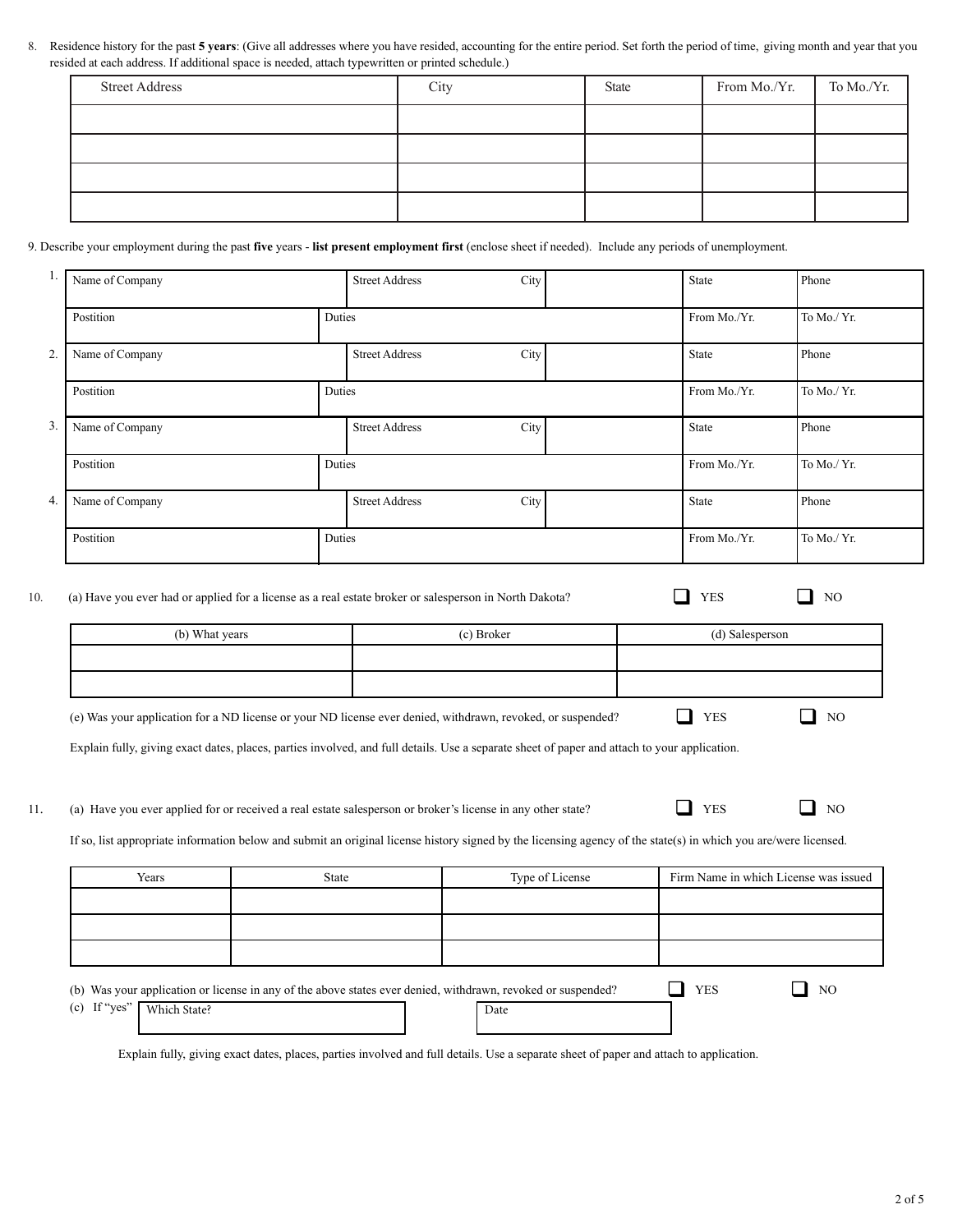12. (a) Have you ever been issued any type of license other than real estate (insurance, securities, architect, law, CPA, etc.) by a state or public authority in North Dakota or any other state?<br>
NO If "yes", list appropriate information below.

|     | Name of State<br>Type of License<br>License Number |                                                                                                                                                                                                                                                                                                       | When Issued? |            |                |  |
|-----|----------------------------------------------------|-------------------------------------------------------------------------------------------------------------------------------------------------------------------------------------------------------------------------------------------------------------------------------------------------------|--------------|------------|----------------|--|
|     |                                                    |                                                                                                                                                                                                                                                                                                       |              |            |                |  |
|     |                                                    |                                                                                                                                                                                                                                                                                                       |              |            |                |  |
|     |                                                    |                                                                                                                                                                                                                                                                                                       |              |            |                |  |
|     |                                                    | (b) Have any of the above licenses issued by a state or public authority ever been denied, suspended or revoked?<br>If "yes", attach a supplementary statement of the facts causing action.                                                                                                           |              | <b>YES</b> | NO             |  |
| 13. |                                                    | Have you ever been engaged in litigation, either as a plaintiff or defendant, involving the sale or purchase of real estate<br>or the payment of a commission during the past five years, or are you now engaged in such litigation?<br>If "yes", give full details including date and name of court. |              | <b>YES</b> | NO             |  |
|     |                                                    |                                                                                                                                                                                                                                                                                                       |              |            |                |  |
| 14. |                                                    | Have there ever been any legal or administrative proceedings commenced in which you were involved as a party in<br>which fraud, misrepresentation, or improper practice was charged against you?<br>If "yes", give full details including date and name of court.                                     |              | <b>YES</b> | N <sub>O</sub> |  |
|     |                                                    |                                                                                                                                                                                                                                                                                                       |              |            |                |  |
| 15. |                                                    | Have you ever been charged with, arrested for, or convicted of a felony?<br>If "yes", give full details including date and name of court.                                                                                                                                                             |              | <b>YES</b> | N <sub>O</sub> |  |
|     |                                                    |                                                                                                                                                                                                                                                                                                       |              |            |                |  |
| 16. |                                                    | Have you ever been a party defendant in any misdemeanor proceedings? (Do not include traffic violations)                                                                                                                                                                                              |              | <b>YES</b> | N <sub>O</sub> |  |
|     |                                                    | If "yes", give full details including date and name of court.                                                                                                                                                                                                                                         |              |            |                |  |
| 17. |                                                    | Have you ever been convicted of, plead guilty or nolo contendere to forgery, embezzlement, obtaining money<br>under false pretenses, conversion, issuing bad checks, extortion, criminal conspiracy to defraud, or other like offenses?                                                               |              | <b>YES</b> | NO             |  |
|     |                                                    | If "yes", give full details including date and name of court.                                                                                                                                                                                                                                         |              |            |                |  |
| 18. |                                                    | Have you ever been finally adjudicated and found guilty, or entered a plea of guilty or nolo contendere, in a criminal<br>prosecution under the laws of this state or any other state of the United States, whether or not sentence was imposed?                                                      |              | <b>YES</b> | N <sub>O</sub> |  |
|     |                                                    | If "yes", provide the date, offense, court location, and case number.                                                                                                                                                                                                                                 |              |            |                |  |
| 19. |                                                    | Are you now under arrest for a criminal offense or are any criminal charges pending against you?<br>If "yes", state where, giving exact date and full details on separate sheet.                                                                                                                      |              | <b>YES</b> | NO             |  |
|     |                                                    |                                                                                                                                                                                                                                                                                                       |              |            |                |  |
| 20. |                                                    | Are you currently on probation for any of the criminal offenses listed above?<br>If "yes", provide the date, offense, court location, case number, and duration of probation.                                                                                                                         |              | <b>YES</b> | NO             |  |
|     |                                                    |                                                                                                                                                                                                                                                                                                       |              |            |                |  |
| 21. | or elsewhere?                                      | Do you have any unpaid court judgments, mechanics liens or Federal or State tax liens against you in North Dakota                                                                                                                                                                                     |              | <b>YES</b> | N <sub>O</sub> |  |
|     |                                                    | If "yes" provide name of creditor, amount, date, current balance, and a complete explanation.                                                                                                                                                                                                         |              |            |                |  |
| 22. | filed against you?                                 | Have you ever filed a Petition in Voluntary Bankruptcy, or has an Involuntary Petition in Bankruptcy been                                                                                                                                                                                             |              | <b>YES</b> | N <sub>O</sub> |  |
|     |                                                    | If "yes," furnish the following: (1) Statement giving date and name of the court; cause or situation creating filing                                                                                                                                                                                  |              |            |                |  |

of bankruptcy and amount of money involved (2) a copy of the Final Discharge of Bankruptcy.

3 of 5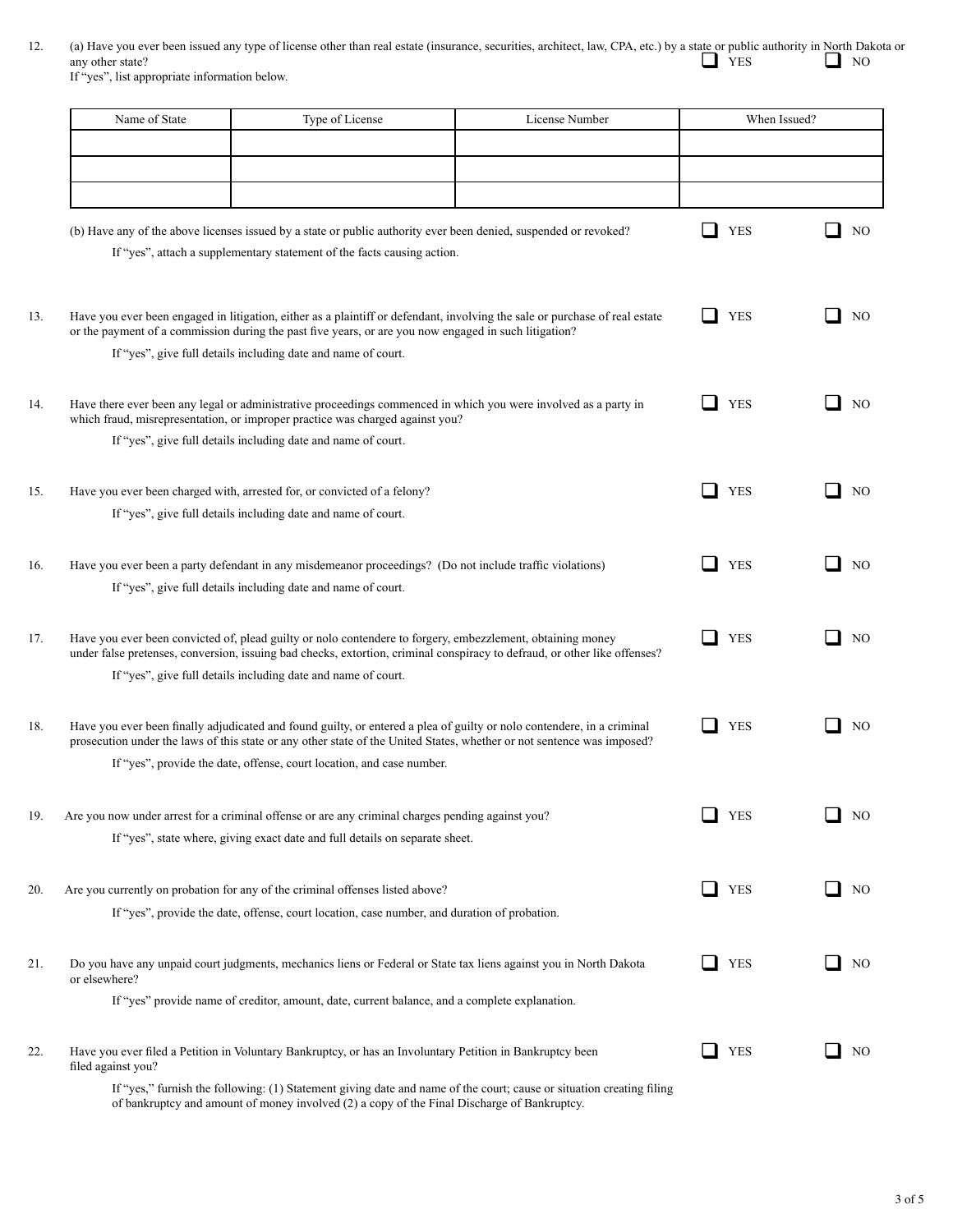| 23. | Do you understand that making a false representation in an application shall be cause for the Commission to take<br>disciplinary action, including suspension or revocation against such licensee pursuant to the License Law?                                                                      | <b>YES</b> | NO. |
|-----|-----------------------------------------------------------------------------------------------------------------------------------------------------------------------------------------------------------------------------------------------------------------------------------------------------|------------|-----|
| 24. | Do you understand that in the event a license is issued to you, you are not entitled to receive compensation<br>as a real estate salesperson from anyone except the broker with whom you are associated?                                                                                            | <b>YES</b> | NO. |
| 25. | Do you understand that you cannot sell real estate for a fee or commission without first obtaining a real estate<br>salesperson's license from the North Dakota Real Estate Commission?                                                                                                             | <b>YES</b> | NO. |
| 26. | Do you understand that the division of a commission with an unlicensed broker or salesperson is cause<br>for the suspension or revocation of your license?                                                                                                                                          | <b>YES</b> | NO. |
| 27. | Do you understand that your license certificate must be kept in the custody of your broker, that immediately upon<br>termination of your association with the broker your broker must return your license certificate to the Commission?                                                            | <b>YES</b> | NO. |
| 28. | Do you understand that the fees submitted with this application are non-refundable, that licenses expire on the 31st day<br>of December each year, and that failure to renew your license and to remit the annual fee prior to the renewal deadline<br>date will automatically cancel your license? | <b>YES</b> | NO. |

## **EDUCATION**

|                                                                                                                                      |  |  |    |     |     |    | EDUCATION: (Check only the last year which you fully completed in each education level.) |      |                   |
|--------------------------------------------------------------------------------------------------------------------------------------|--|--|----|-----|-----|----|------------------------------------------------------------------------------------------|------|-------------------|
| HIGH SCHOOL 9                                                                                                                        |  |  | 10 | -11 |     | 12 | Did you graduate?                                                                        |      |                   |
|                                                                                                                                      |  |  |    |     |     |    | $\bigcap$ Yes<br>$\Box$ No                                                               | Year | Name and Location |
| COLLEGE                                                                                                                              |  |  |    | 4   | 5 6 |    | Did you graduate?                                                                        |      |                   |
|                                                                                                                                      |  |  |    |     |     |    | Yes<br>$\Box$ No                                                                         | Year | Name and Location |
| List all real estate courses of any nature which you have completed or in which you are presently enrolled: (If none, state "None".) |  |  |    |     |     |    |                                                                                          |      |                   |

| Name of Course | Name of School | Approximate Dates | Duration in Hours |
|----------------|----------------|-------------------|-------------------|
|                |                |                   |                   |
|                |                |                   |                   |
|                |                |                   |                   |
|                |                |                   |                   |
|                |                |                   |                   |

# **MILITARY and MILITARY SPOUSE**

29. Are you a member of the military? *Circle one:* YES or NO

30. Are you a real estate licensee in another state who is a spouse of a member of the armed forces of the United States or a reserve component of the United States stationed in North Dakota in accordance with military orders or stationed in North Dakota before a temporary assignment to duties outside of this state? *Circle one:* YES or NO If you answered "yes" to either #29 or #30, you must submit with this license application a copy of military orders and current military ID for the military member. (NDCC 43-50)

### **NOTICE OF RIGHTS CONCERNING BACKGROUND CHECK**

By signing this application I hereby authorize the North Dakota Real Estate Commission to access and review the North Dakota and FBI national criminal history records that may pertain to me. I understand that I am able receive any national criminal history record that may pertain to me directly from the FBI, pursuant to 28 CFR Sections 16.30-16.34, and that I can then freely disclose any such information to whomever I choose. By signing this application, it is my intent to authorize the dissemination of any national criminal history record that may pertain to me to the Real Estate Commission for real estate license issuance purposes.

I understand that, upon request in person and with proper identification, the Real Estate Commission will provide me a copy of the criminal history background report, if any, received on me and that I am entitled to challenge the accuracy and completeness of any information contained in any such report. Information on how to challenge the federal report can be found on www.FBI.gov. To challenge my North Dakota state record, I must contact the North Dakota BCI. I may obtain a prompt determination as to the validity of my challenge before the Real Estate Commission makes a final decision about my status as a real estate licensee. **Upon issuance of the real estate license, background reports are destroyed and no longer available.**